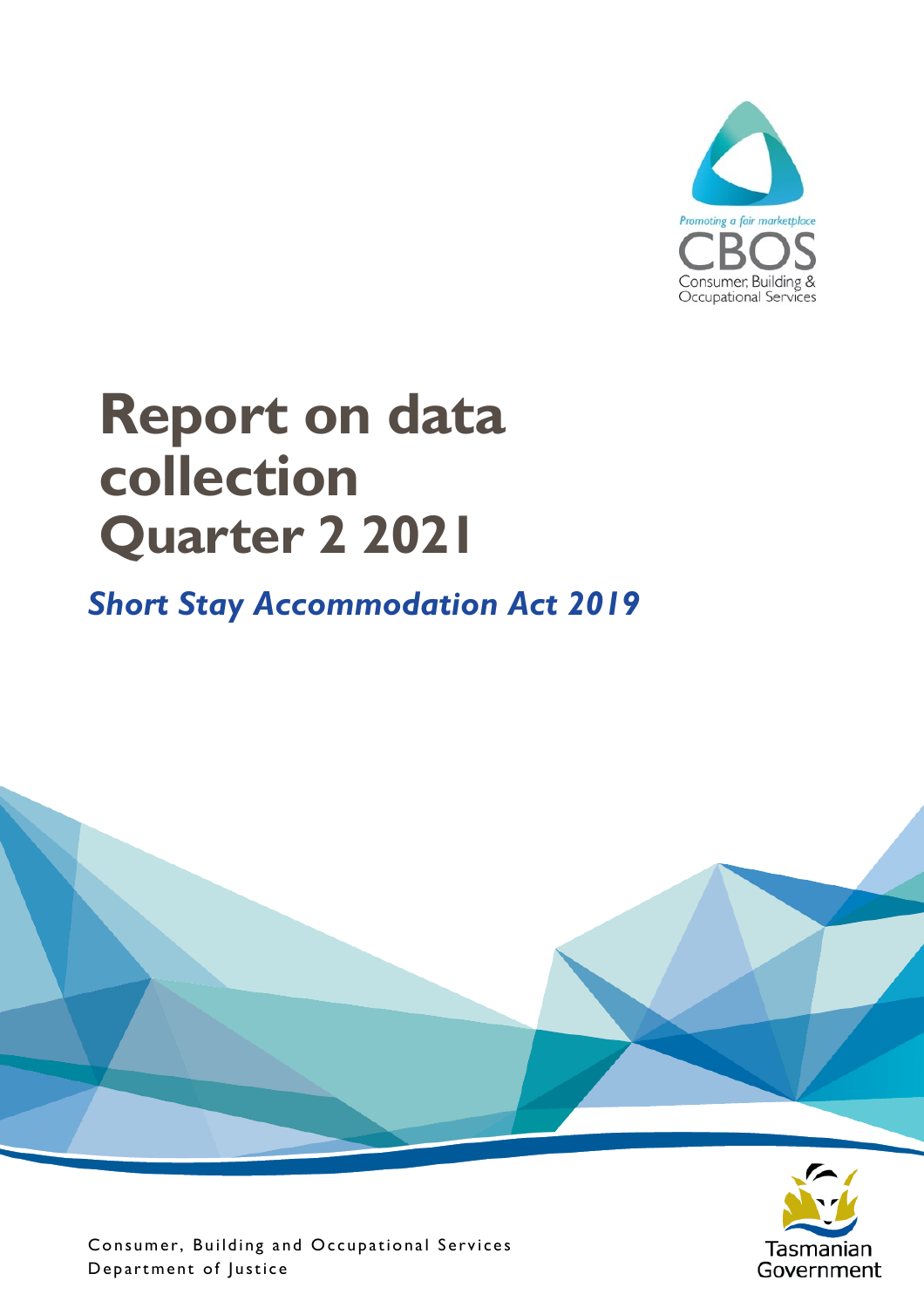Author: Consumer, Building and Occupational Services Publisher: Department of Justice December 2021 © Crown in Right of the State of Tasmania December 2021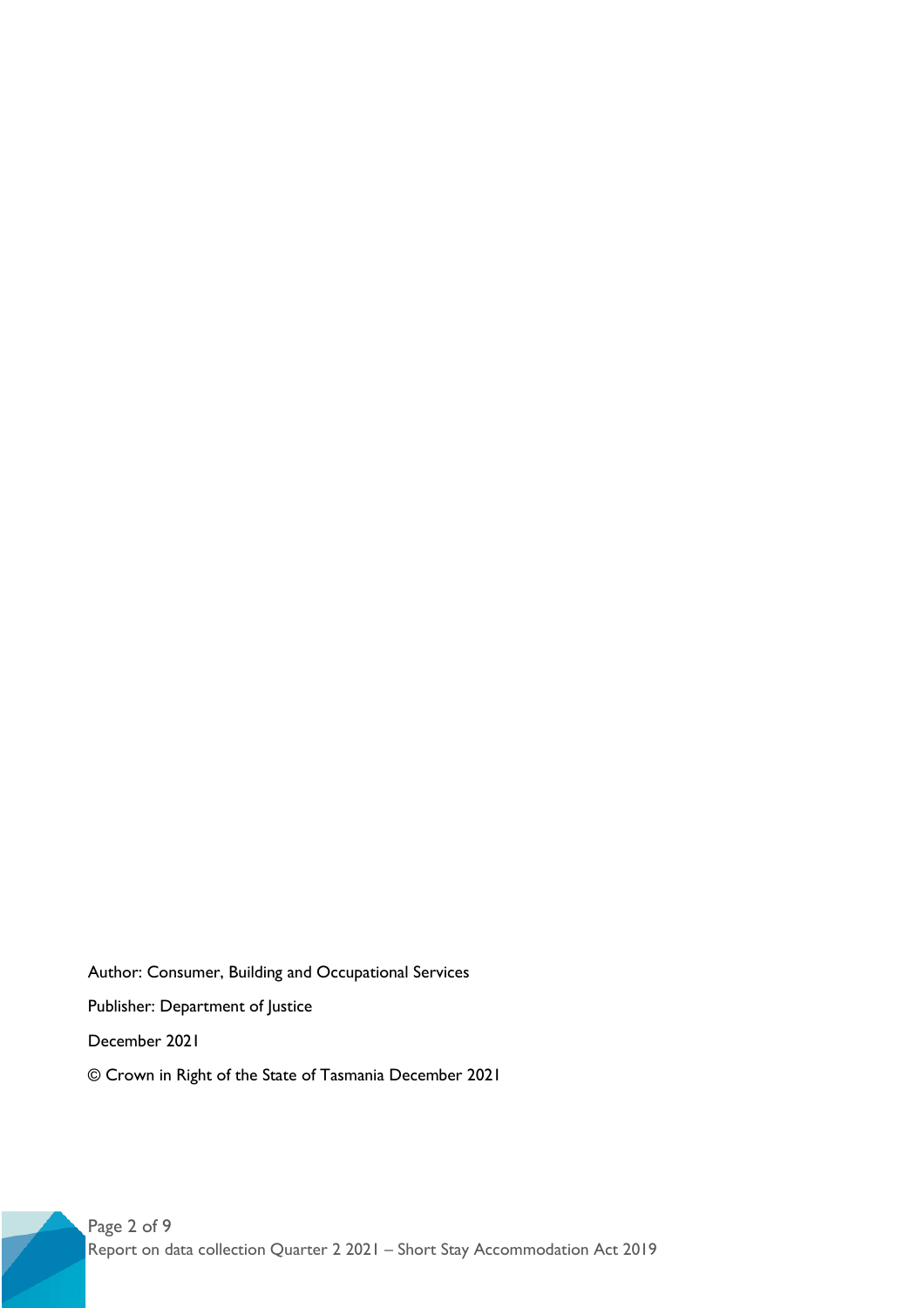# **Contents**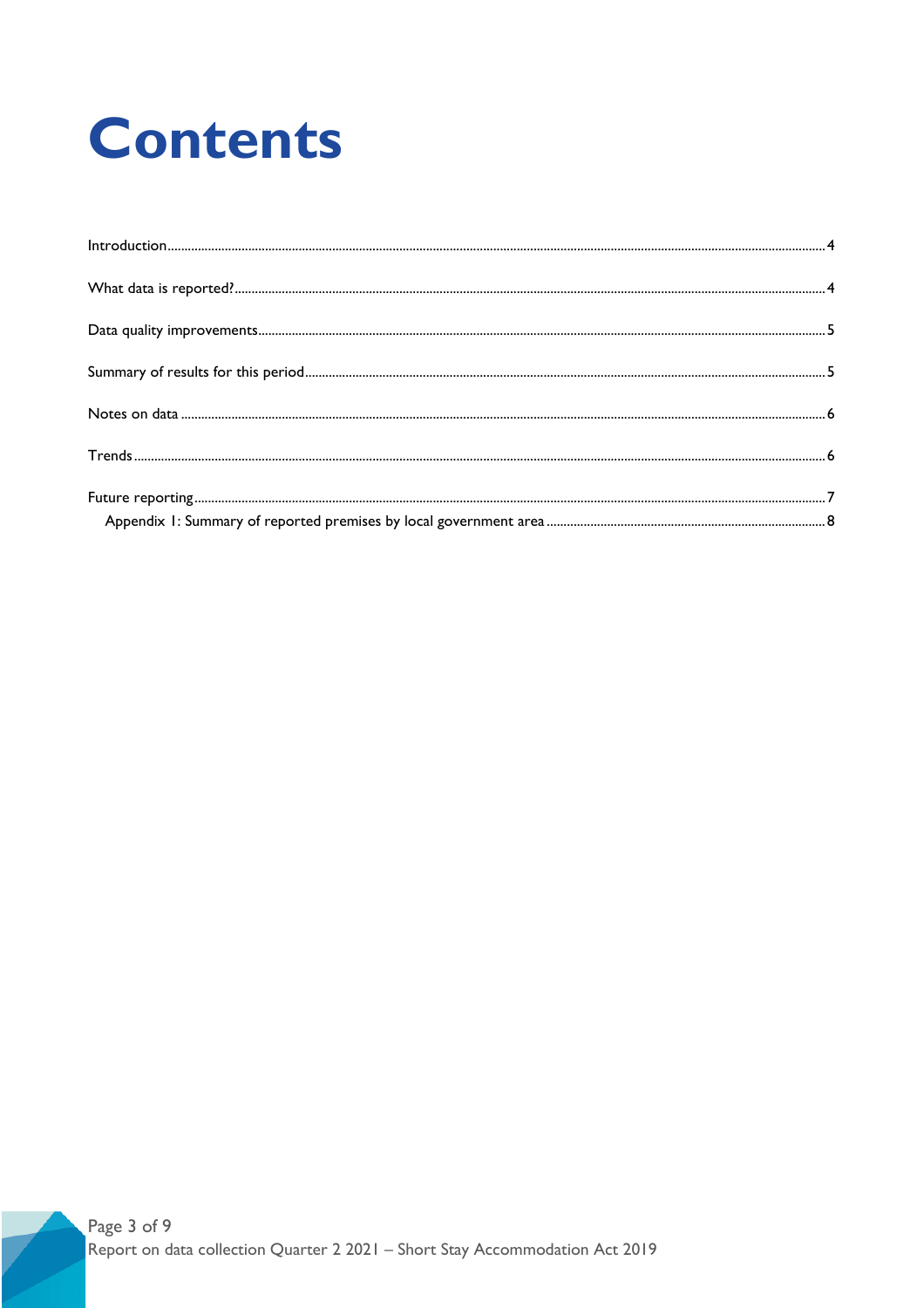# **Report on data collection for the** *Short Stay Accommodation Act 2019*

### <span id="page-3-0"></span>**Introduction**

The *Short Stay Accommodation Act 2019* (the Act) establishes a data-sharing partnership with short stay accommodation platforms that achieves three main purposes:

- To ensure everyone plays by the same set of rules
- To paint a clear picture of short stay accommodation across Tasmania
- To inform future policy and planning at a state and local level.

The Act allows the Government to collect data on the number of properties listed on short stay accommodation sites in our residential zones. The data provides the Government with a better understanding of short stay accommodation and informs evidence-based policy and decision making.

The Act outlines how the data collected by the Director of Building Control may be used. It includes providing the data to councils for compliance with the *Land Use Planning and Approvals Act 1993* or the *Building Act 2016.*

#### <span id="page-3-1"></span>**What data is reported?**

Under the Act, booking platform providers are required to provide the Director of Building Control with certain prescribed information about short stay premises listed in any of the applicable zones:

- General Residential Zone
- Inner Residential Zone
- Low Density Residential Zone
- Rural Living Zone
- Environmental Living Zone
- Village Zone
- Activity Area 1.0 Inner City Residential (Wapping)

The Act requires booking platforms to collect and provide the following information about premises listed on their sites:

- the address of each property listed within the residential zones
- the planning permit status as stated by the host, along with the relevant planning permit number (where applicable)
- the number of bedrooms used for short stay accommodation
- whether the property is the primary place of residence for the host
- the period during that financial quarter that the property was listed on the site.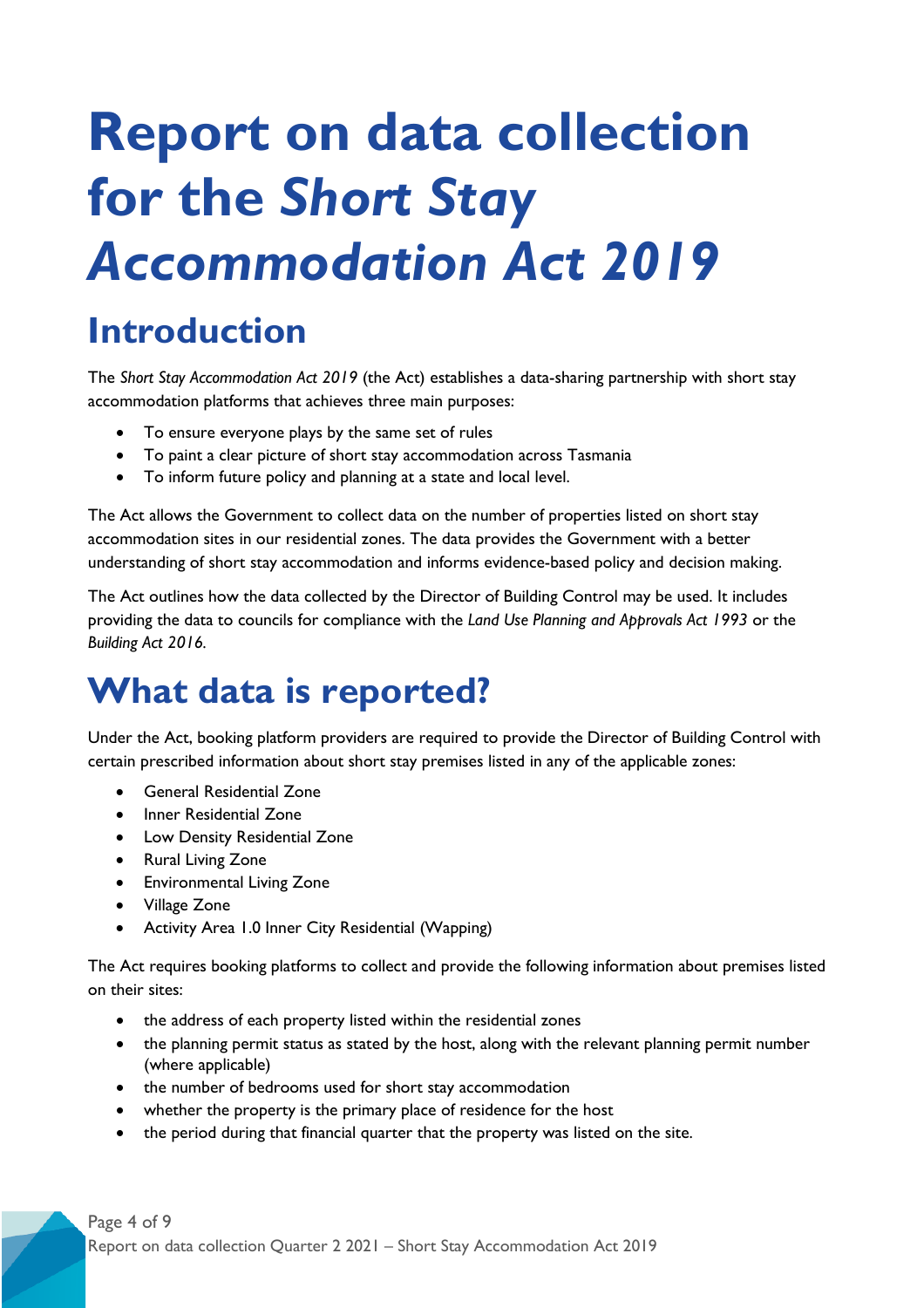The Act requires information to be reported to the Director of Building Control quarterly, within 30 days of the end of the quarter.

### <span id="page-4-0"></span>**Data quality improvements**

Since the Act was introduced, five reports have been published:

- Report 1 October to December 2019;
- Report 2 January to March 2020;
- Report 3 April to June 2020;
- Report 4 July to September 2020;
- Report 5 October to December 2020;
- Report 6 January to March 2021.

This report covers the period April to June 2021.

The first two reports noted that there were risks associated with the quality of the data. The primary concern was that the overall figures of short stay accommodation might have been overstated due to incomplete or inaccurate data. While there were improvements in the quality of the data between the first and second reports, a sample of the data from the initial responses for the third report indicates further improvements are required. A significant effort was undertaken to prepare report three to identify and remedy data quality issues.

The data improvement efforts undertaken for report three and report six have been continued for the preparation of the subsequent reports.

## <span id="page-4-1"></span>**Summary of results for this period**

The submissions received by the Government provided valid data for 4871 individual properties listed during the reporting period (1 April – 30 June 2021). There has been an increase of 145 properties compared to the previous reporting period.

Of the 4871 properties:

- 2307 (47.4%) are reported as being a primary residence.
- 2543 (52.2%) are reported as not being a primary residence. Of these, 512 were reported as not requiring a planning permit. Many of these indicate that they have an existing use right which waives the need for a permit.
- 21 (0.4%) did not comply with the Act's requirements as they did not state if they were a primary residence. The Government has written to the providers to request advice on these listings and may take action should it be deemed appropriate.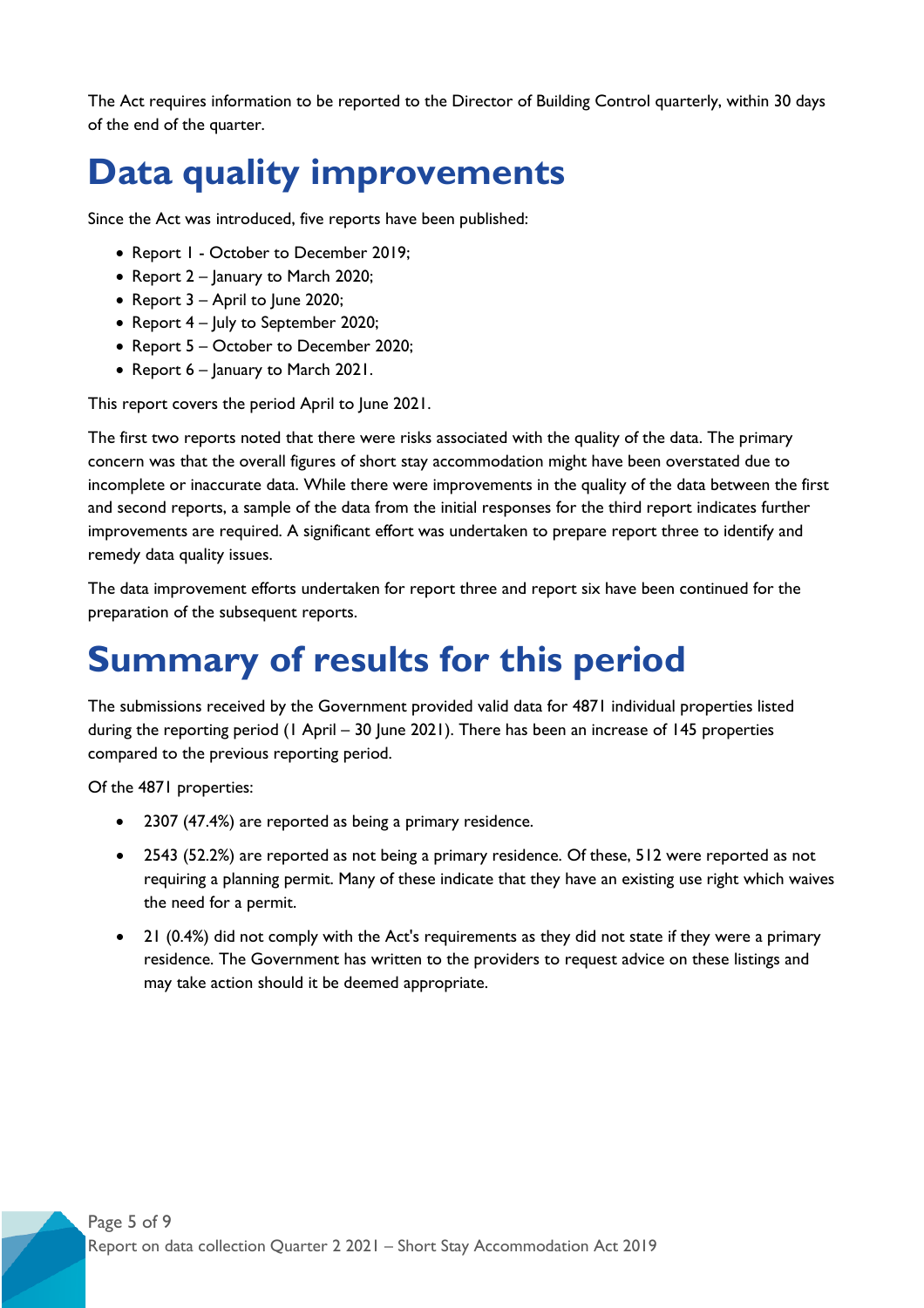#### **Observations**

The data shows a clear distinction between the use of properties in the Greater Hobart area<sup>[1](#page-5-2)</sup> and other parts of Tasmania. The majority of properties listed in Greater Hobart are those sharing their own home.

Out of the 2051 premises recorded, 1290 (62.9%) are listed as a primary residence.

Conversely, in regional areas of the State, more investment properties or shacks are used for short stay accommodation, leading to a far lower percentage of primary residence properties.

A summary of premises by council area, including their reported permit status, can be found in Appendix 1.

### <span id="page-5-0"></span>**Notes on data**

From the data analysis undertaken:

- 989 addresses could not be matched to a valid Tasmanian address due to insufficient address details, such as providing only a suburb and no street address. Some listings also contained data that does not exist in this State. Booking platforms are currently contacting owners requesting that addresses be corrected and updated on the listings. Data from these listings were included in this report as it cannot be ruled out as an address that does not fall under the Act.
- 2761 properties were listed more than once. These listings include platforms reporting multiple rooms within a single house as separate premises and premises listed on more than one booking platform. Where such premises were able to be identified, they were only counted once and the duplicate removed.
- 21 properties did not identify if the premises was a primary residence. All 21 of these properties were delisted by platforms during the quarter.

## <span id="page-5-1"></span>**Trends**

The Tasmanian Government has now collected data each quarter since October 2019. This allows the Government to map trends over time to gain further understanding as to the extent of short stay accommodation in Tasmania.

Figure 1 shows that the rate of premises listings has remained relatively stable, with a slight increase in short stay premises listings for Quarter 2 2021.

<span id="page-5-2"></span><sup>&</sup>lt;sup>1</sup> As per the *Greater Hobart Act 2019*, the Greater Hobart area includes Hobart, Kingborough, Clarence and Glenorchy LGAs.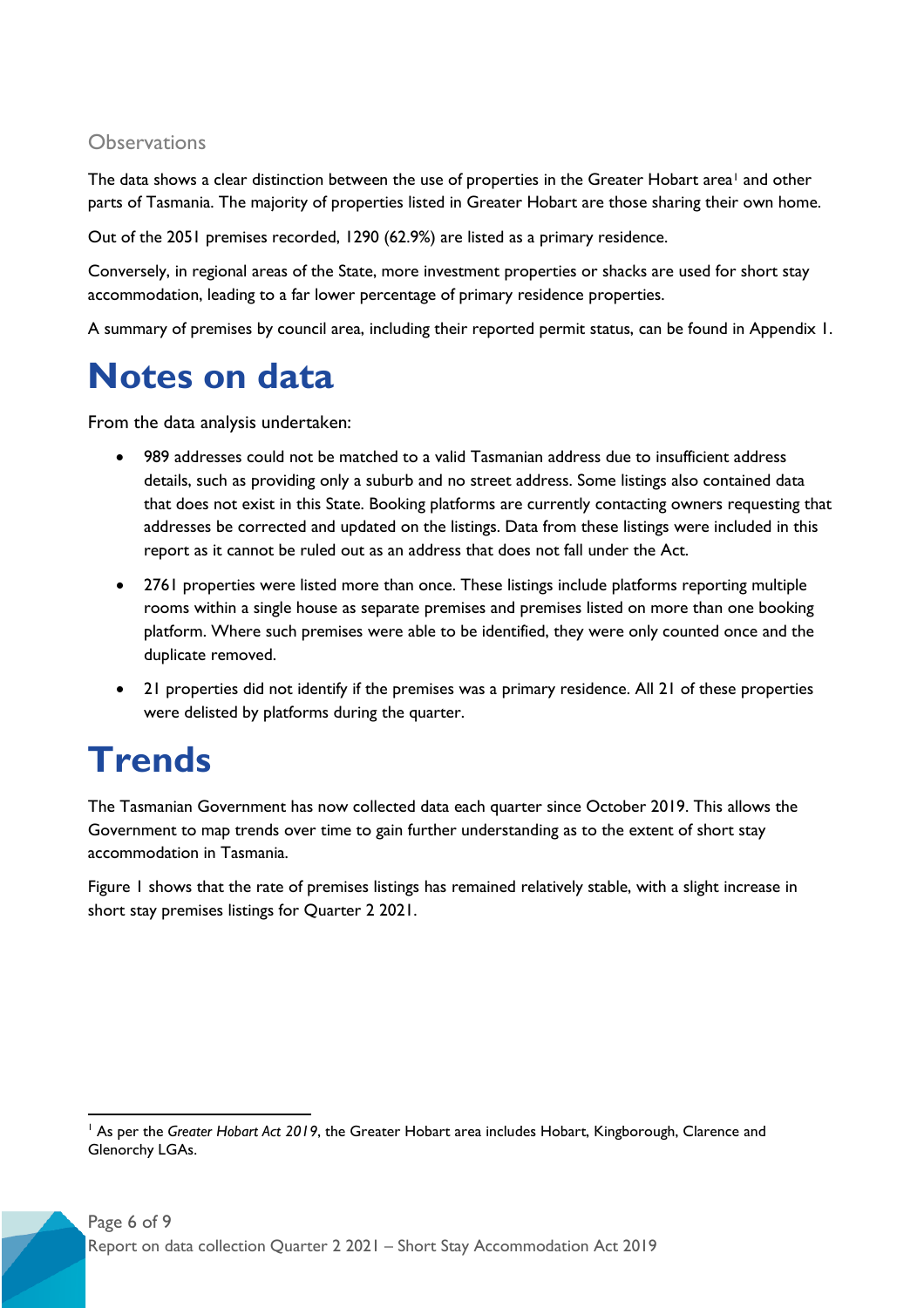

Figure 1: Trends, Quarter 4 2019 to Quarter 2 2021 PPR = place of primary residence

#### <span id="page-6-0"></span>**Future reporting**

Consumer, Building and Occupational Services continues to work with booking platform providers to improve compliance with the Act's reporting requirements.

As highlighted above, reports have included data that is not required under the Act, and issues regarding data quality remain.

Data quality will improve as the reporting requirements, and data collection processes become part of the platforms business processes, and reporting is refined over time.

Over time steps taken by the councils, sites delisting properties that do not comply and education and awareness-raising with property owners will help ensure greater consistency and compliance with data reporting requirements under the Act.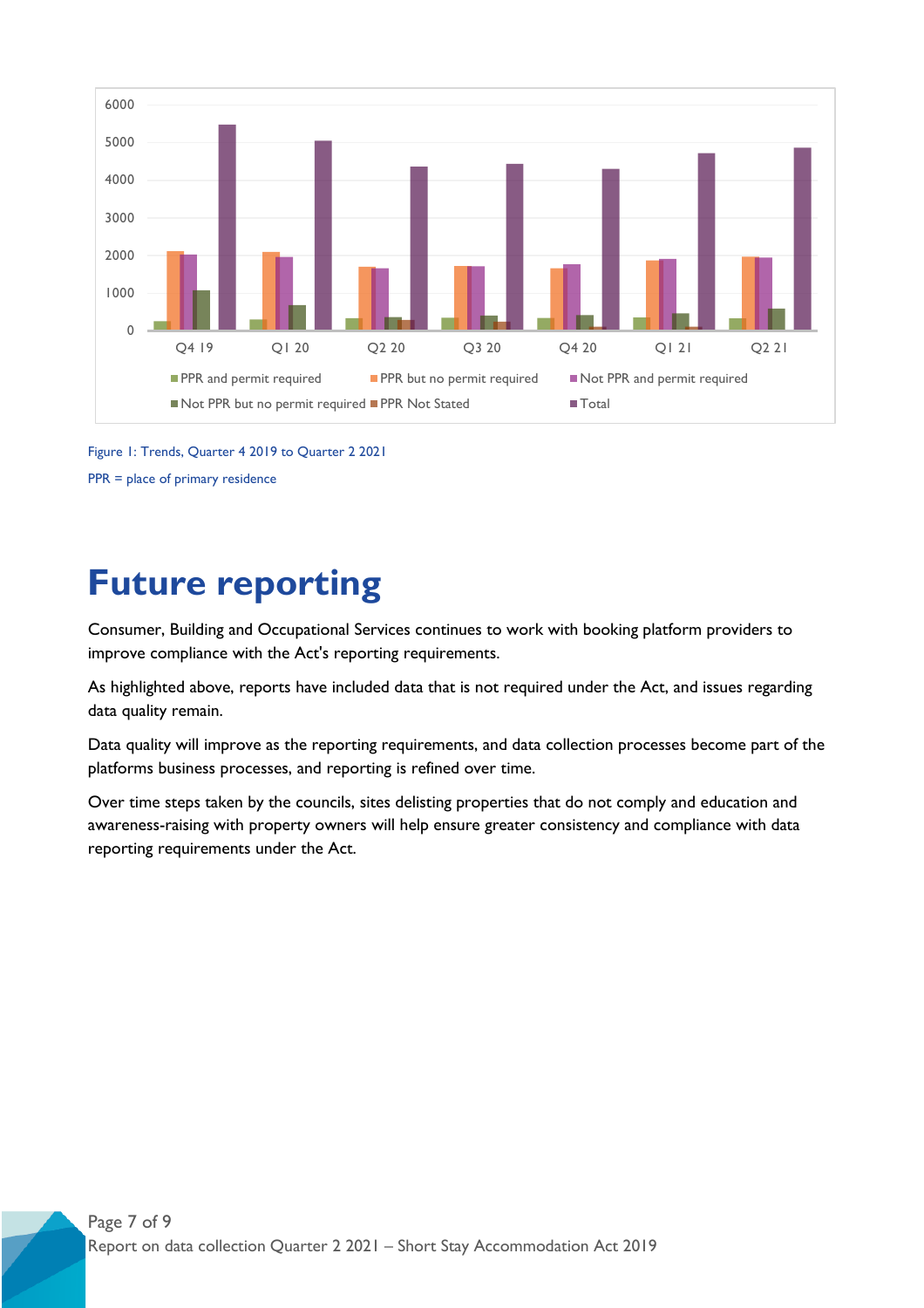#### APPENDIX 1: SUMMARY OF REPORTED PREMISES BY LOCAL GOVERNMENT AREA

Note: Where a property has been reported more than once, and the detail is different for each (e.g. for one provider, the listing states that a planning permit is not required, but the listing provided for the same property by a different platform provider states that it was) an assessment has been made as to which data is used. The figures in this table will be subject to change as data quality is improved and the baseline data corrected in future reports.

<span id="page-7-0"></span>

| <b>Primary Residence?</b>        | <b>Not Stated</b><br><b>Total</b> | <b>No</b>              |                 | <b>Total</b>   | Yes, comprises all or<br>part of premises |                 | <b>Total</b>   | Grand<br><b>Total</b> |
|----------------------------------|-----------------------------------|------------------------|-----------------|----------------|-------------------------------------------|-----------------|----------------|-----------------------|
| <b>Planning Permit Required?</b> | <b>Required</b>                   | <b>Not</b><br>required | <b>Required</b> |                | <b>Not</b><br>required                    | <b>Required</b> |                |                       |
| <b>Local Government Area</b>     |                                   |                        |                 |                |                                           |                 |                |                       |
| Break O'Day (M)                  | 5                                 | 57                     | 157             | 214            | 55                                        | 18              | 73             | 292                   |
| Brighton (M)                     |                                   | $\overline{2}$         | 0               | $\overline{2}$ | $\mathbf{H}$                              | 2               | 3              | 15                    |
| Burnie (C)                       | 0                                 | 13                     | $ 9\rangle$     | 32             | 23                                        | 2               | 25             | 57                    |
| Central Coast (M) (Tas.)         |                                   | 6                      | 36              | 42             | 48                                        | 16              | 64             | 106                   |
| Central Highlands (M) (Tas.)     | 0                                 | $\mathbf{H}$           | 23              | 34             | 6                                         | 0               | 6              | 40                    |
| Circular Head (M)                |                                   | 8                      | 28              | 36             | 13                                        | 4               | 17             | 53                    |
| Clarence (C)                     | 0                                 | 39                     | 77              | 116            | 231                                       | 28              | 259            | 375                   |
| Derwent Valley (M)               | O                                 | 8                      | 28              | 36             | 8                                         | 4               | 2              | 48                    |
| Devonport (C)                    | 0                                 | 16                     | 28              | 44             | 4 <sub>1</sub>                            | $\overline{10}$ | 51             | 95                    |
| Dorset (M)                       |                                   | 20                     | 90              | 110            | 21                                        | 8               | 29             | 139                   |
| Flinders (M) (Tas.)              | 0                                 | 12                     | 9               | 21             | 3                                         |                 | 4              | 25                    |
| George Town (M)                  |                                   | 4                      | 15              | 9              | $\mathbf{H}$                              | 5               | 16             | 35                    |
| Glamorgan/Spring Bay (M)         |                                   | 44                     | 334             | 378            | 68                                        | 23              | 91             | 474                   |
| Glenorchy (C)                    |                                   | $\overline{7}$         | 34              | 41             | 112                                       | $\mathbf{H}$    | 123            | 165                   |
| Hobart (C)                       |                                   | 88                     | 322             | 410            | 618                                       | 77              | 695            | 1105                  |
| Huon Valley (M)                  |                                   | 26                     | 46              | 72             | 55                                        | $ 3\rangle$     | 68             | 140                   |
| Kentish (M)                      |                                   | 4                      | 12              | 16             | 16                                        | 4               | 20             | 36                    |
| King Island (M)                  | 0                                 | 6                      | $\overline{10}$ | 16             | 6                                         |                 | $\overline{7}$ | 23                    |